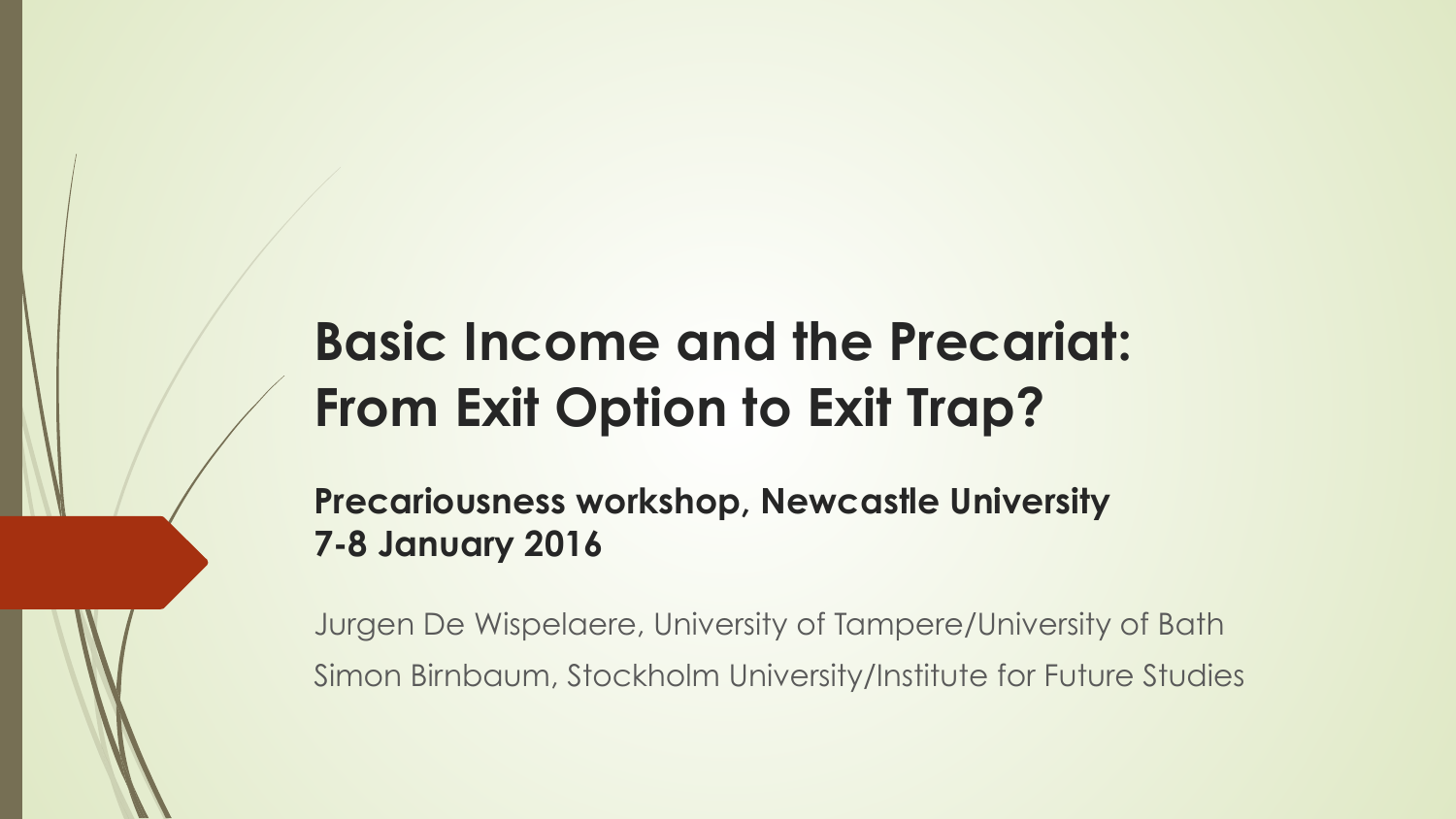#### Precariousness and the precariat

**• The precariat consists of people living through insecure jobs** interspersed with periods of unemployment or labor-force withdrawal (misnamed as 'economic inactivity') and **living insecurely**, with uncertain access to housing and public resources. They experience a constant sense of transiency." (Standing, 2014: 16)

2

• The precariat lacks labour market security, employment security, job security, work security, income security, skill reproduction security, representation security (voice)

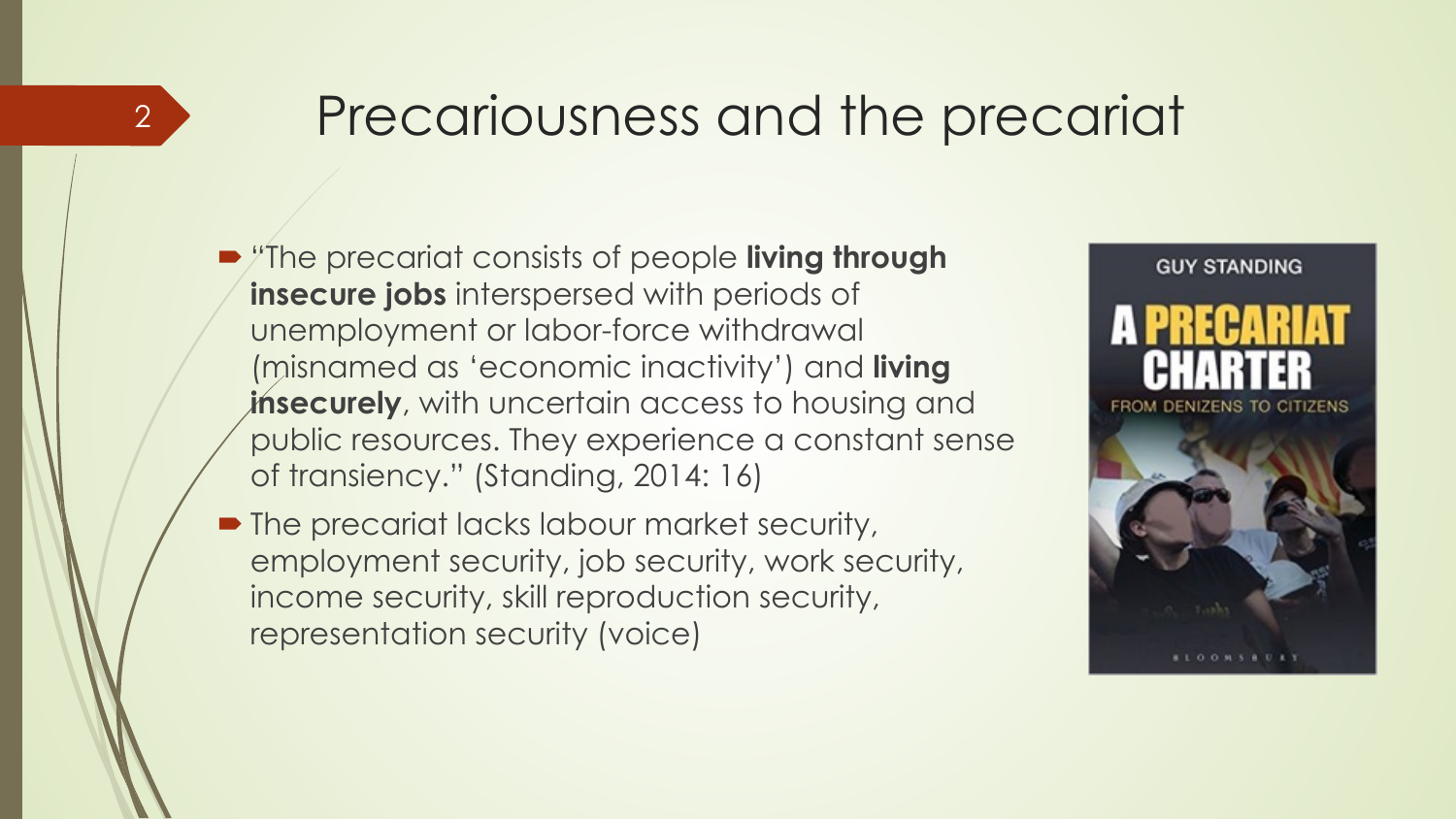#### The Precarity Trap: time squeeze

• "A labour market based on precarious labour produces high transaction costs for those on the margins. These costs include the time it takes to apply for benefits if they become unemployed, the lack of income in that period, the time and costs associated with searching for jobs, the time and cost in learning new labour routines, and the time and cost involved in adjusting activities outside jobs to accommodate the demands of new temporary jobs. The total may be substantial by comparison with expected earnings. This creates what could be called a 'precarity trap'." (Standing, 2011: 48)

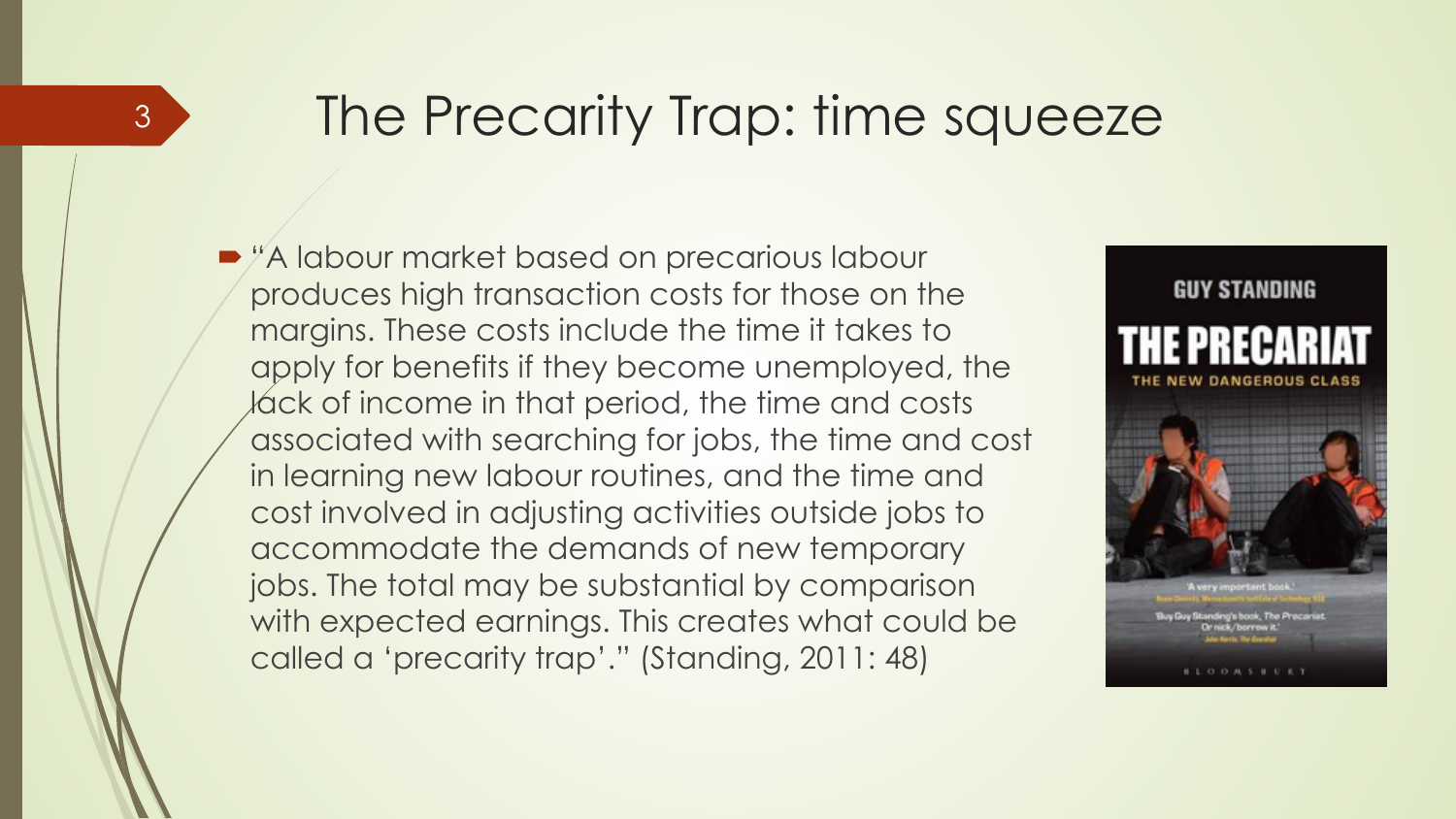#### The Precarity Trap: precarious income

! "The precariat can be identified by a **distinctive structure of social income**, which imparts a vulnerability going well beyond what would be conveyed by the money income received at a particular moment. For instance, in a period of rapid commercialisation of the economy of a developing country, the new groups, many going towards the precariat, find that they lose traditional community benefits and do not gain enterprise or state benefits." (Standing, 2011: 12)

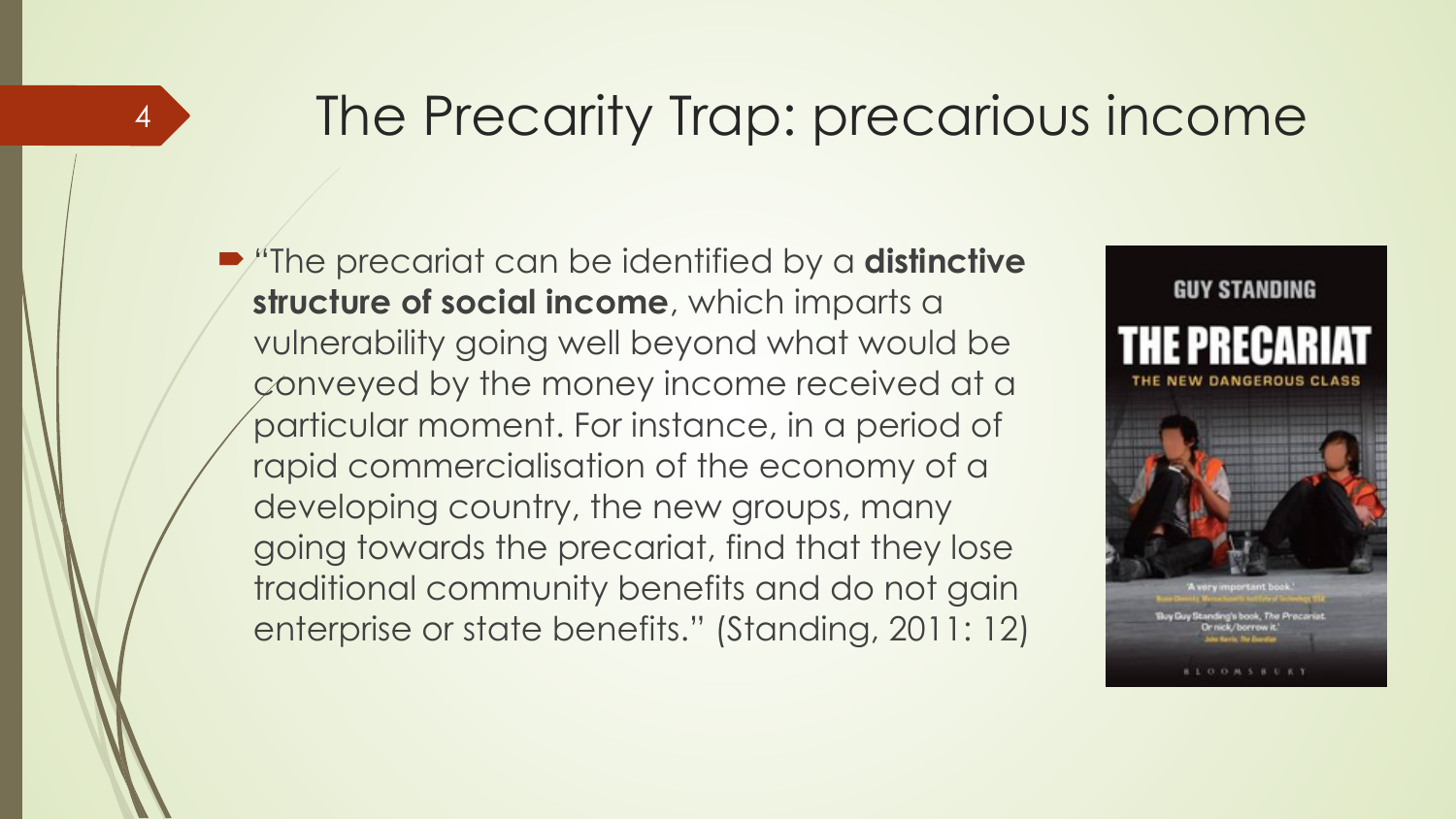## Basic Income and the precarious labour market

- alleviating income loss when unemployed
	- complement or replacement (?) to unemployment insurance
- $\blacktriangleright$  easing transition into the labour market (unemployment traps)
- **transitioning within the labour market** 
	- e.g. subsidising part-time work
- ! human capital development ("sabbatical grants")
- ! **leaving demeaning jobs (exit strategy)**
- ! **bargaining for better in-work conditions**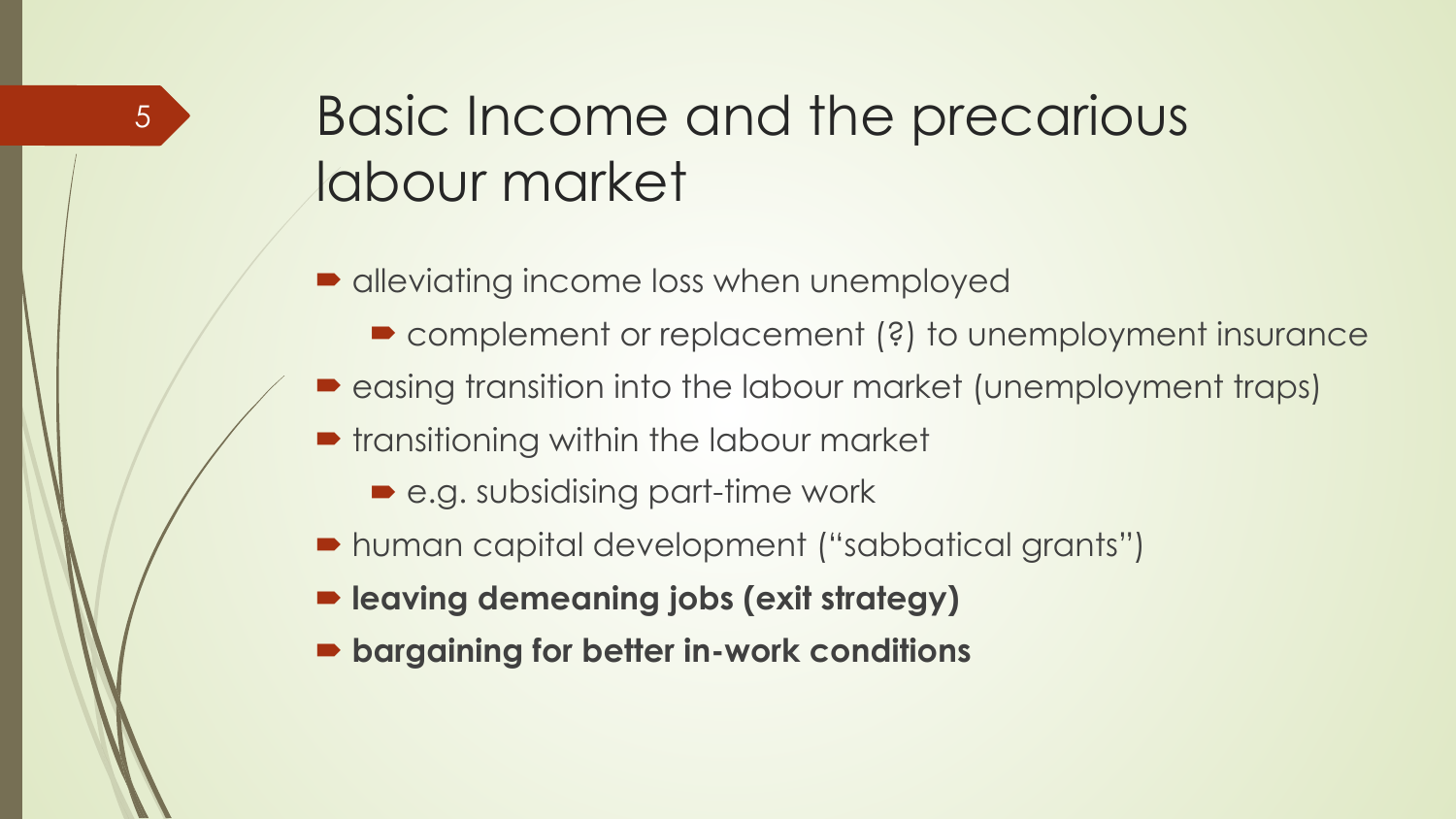- Guaranteeing each citizen-worker an unconditional basic income secures …
	- 1. The freedom to exit a demeaning job/workplace (Widerquist: "power to say no")
	- 2. the power to bargain for better workplace conditions, under threat of exit
- How does the exit option affect the precariat specifically?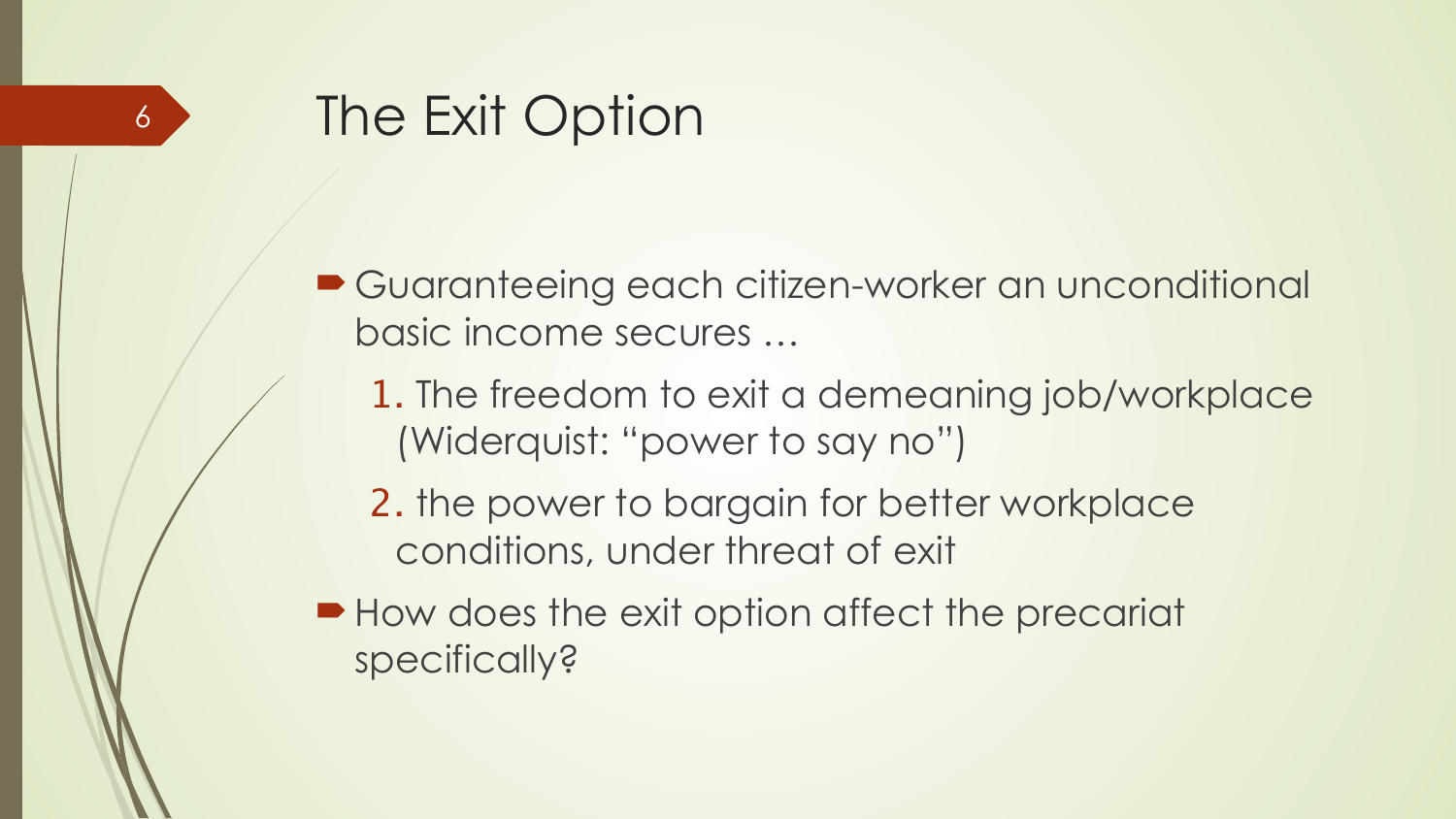## What do we mean by "exit"?

- 1.**weak (incomplete) exit:** temporary or partial withdrawal from a job, but retaining strong link to labour market nevertheless
- 2.**strong exit:** leaving a job to move to another, but retaining link with labour market (BI facilitates transition: search costs, insurance, lowincome supplement)
- 3.**radical exit:** leaving a job and the labour market (engage in socially useful activity not governed by employment contract — volunteering, care, small business startup etc)
- !Not all who quite a job want to leave the labour market: interest in retaining paid employment marks difference between strong/radical exit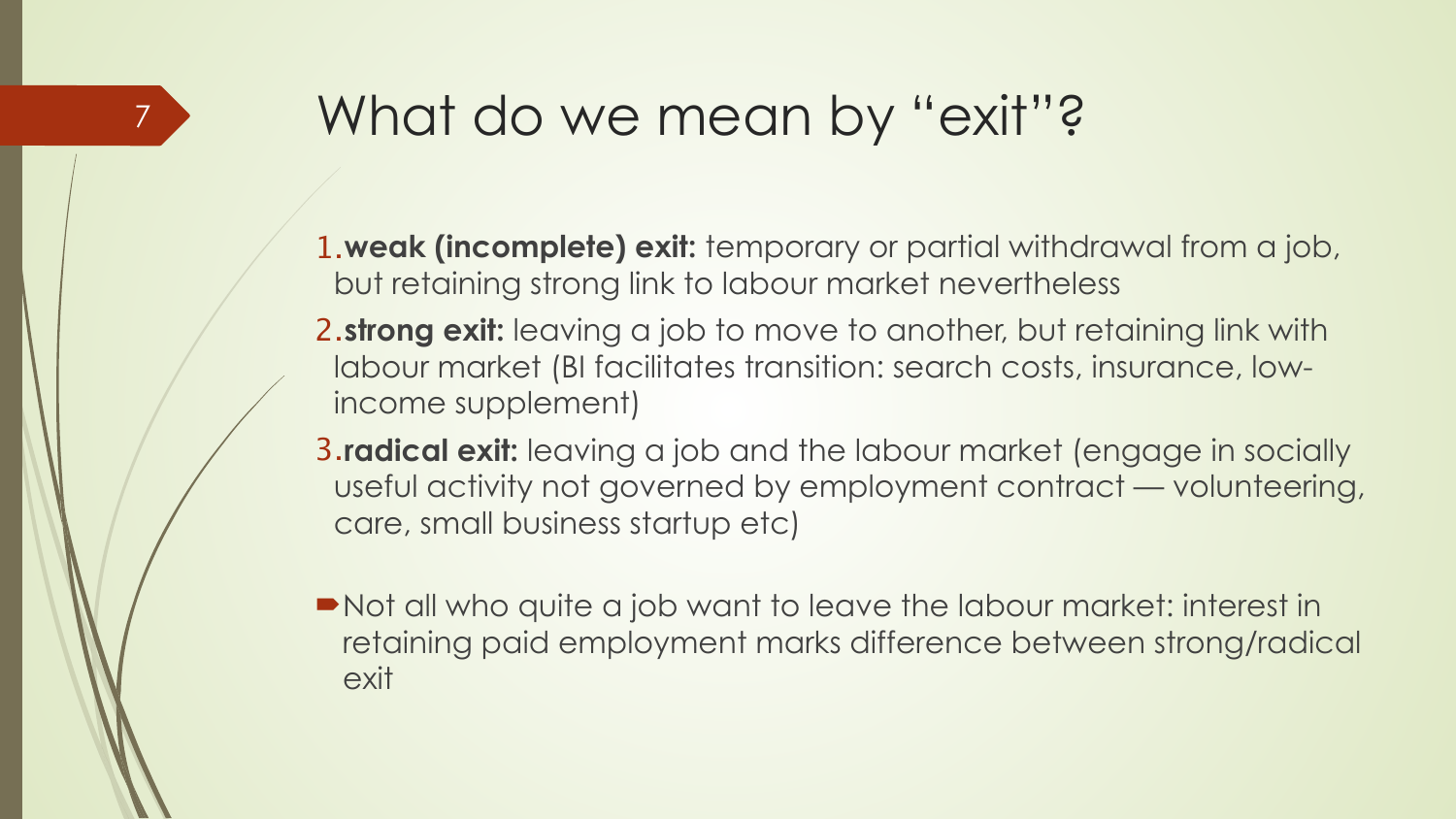# Opportunity to exit precarious employment?

■ "A basic income, delinked from labour, would be decommodifying in that it **would give people a greater capacity to live outside the market**  and be under less pressure to labour. But it could increase the amount of labour by **allowing people to move in and out of the labour market** more easily." (Standing, 2011: 178)

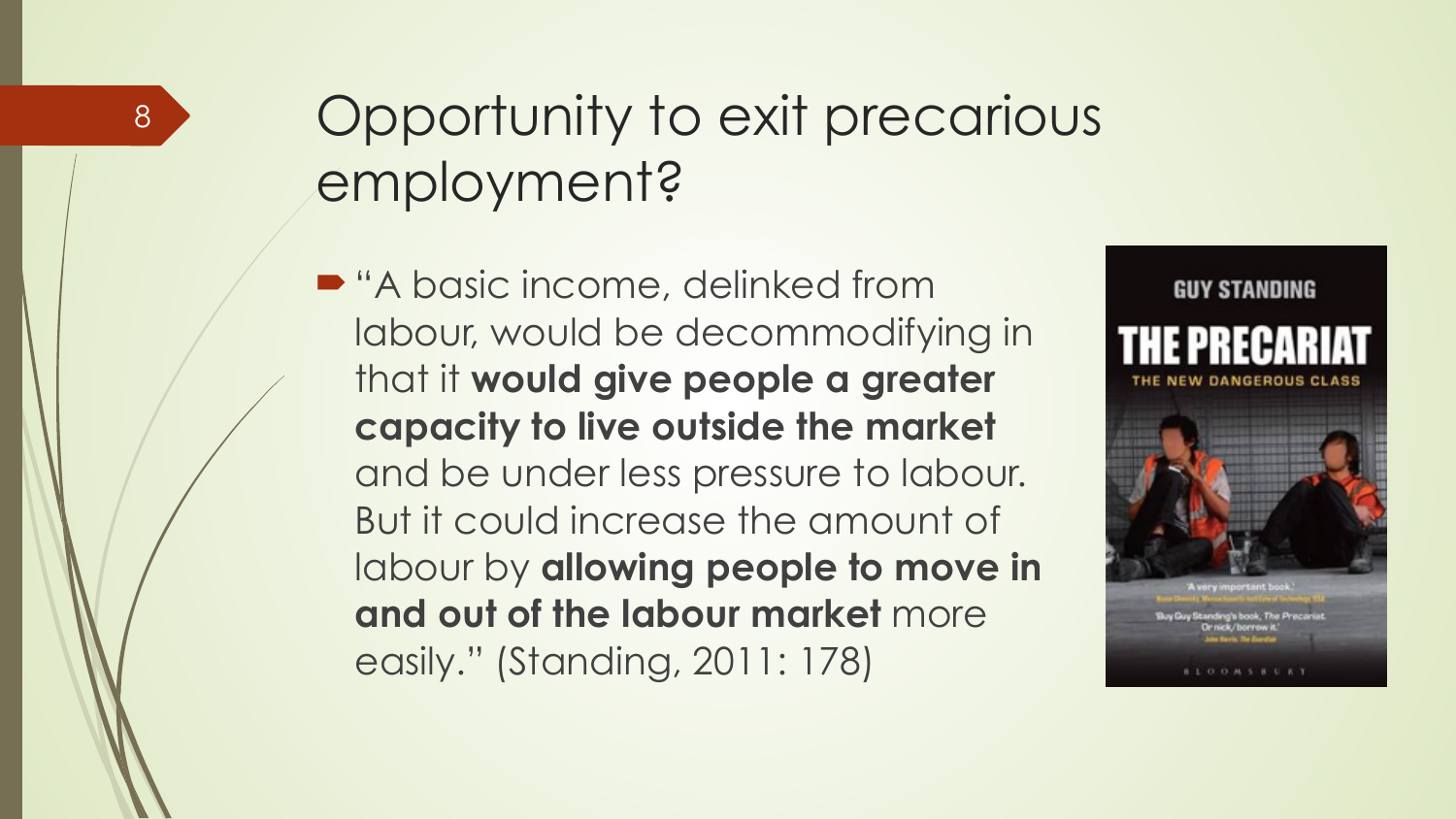# Opportunity to exit precarious employment? (cont.)

**Exit options under basic income face limitations** 

- **Exit options not only determined by income but broader social** environment (e.g., local support networks).
- Exit costs not equally distributed, which means exit options through basic income are also unequal (*pace* universal basic income)
- **Strong exit requires better job alternative to move to: but those in** precarious jobs tend to move horizontally rather than vertically — a basic income-induced exit option may not offer much extra value.
- Risk of sliding into (permanent) unemployment: strong exit becomes radical exit
	- Desirable option for some, but not all in the precariat (cf. Standing)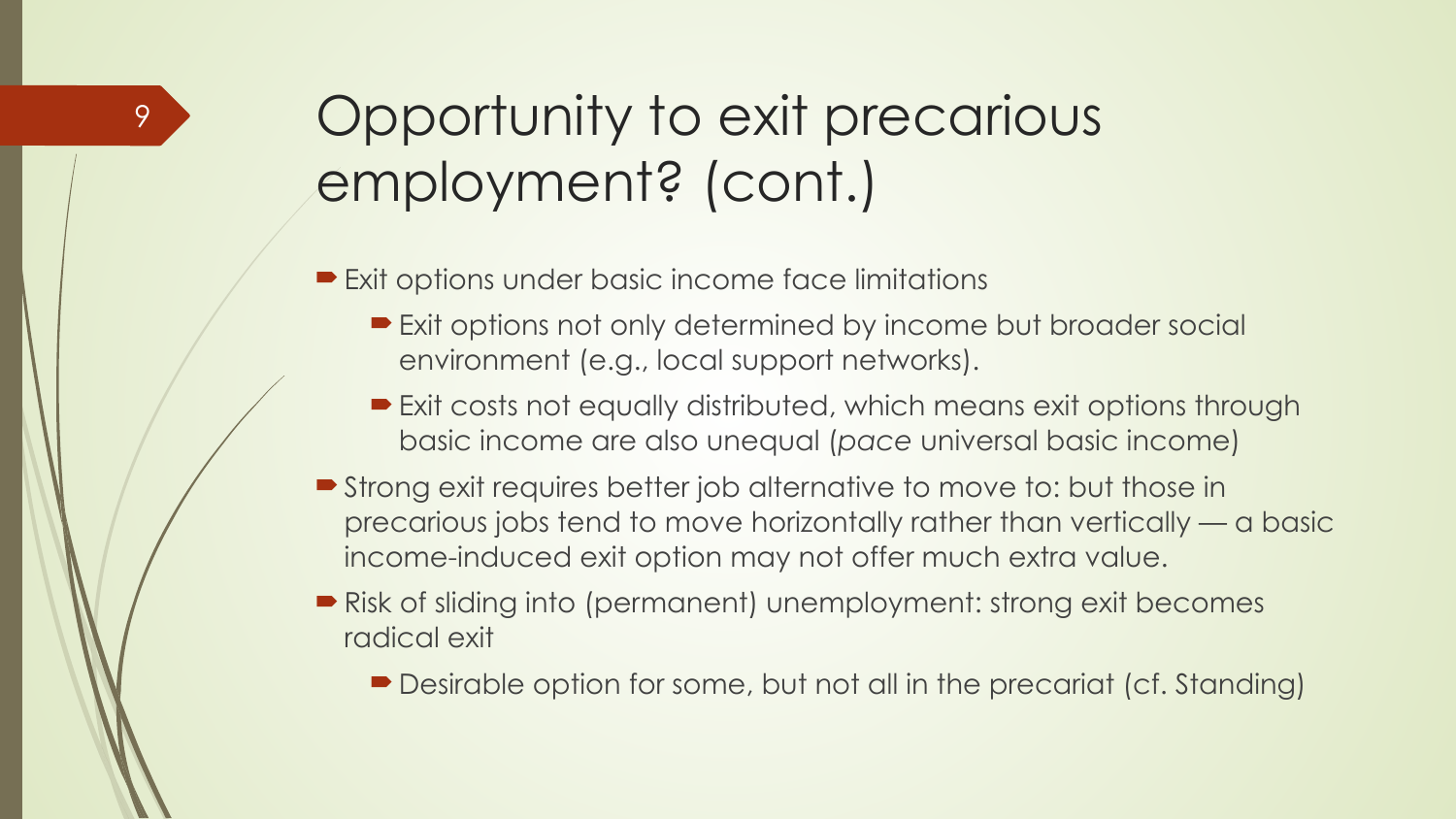## Increased bargaining power?

- Basic income-induced exit threatens employers to improve working conditions or lose workers — does it work?
	- 1. Labour-saving technology reduces overall threat level of worker exit: basic income facilitates this process
		- Cf. technological unemployment debate
	- 2. The effective threat level of exit depends on the value of employees to the employer, which is unequally distributed.
- **Precariat with low-skills/training are easily replaced by other workers** (precariat reserve army?) or technology — exit strategy may have little to no impact on bargaining positions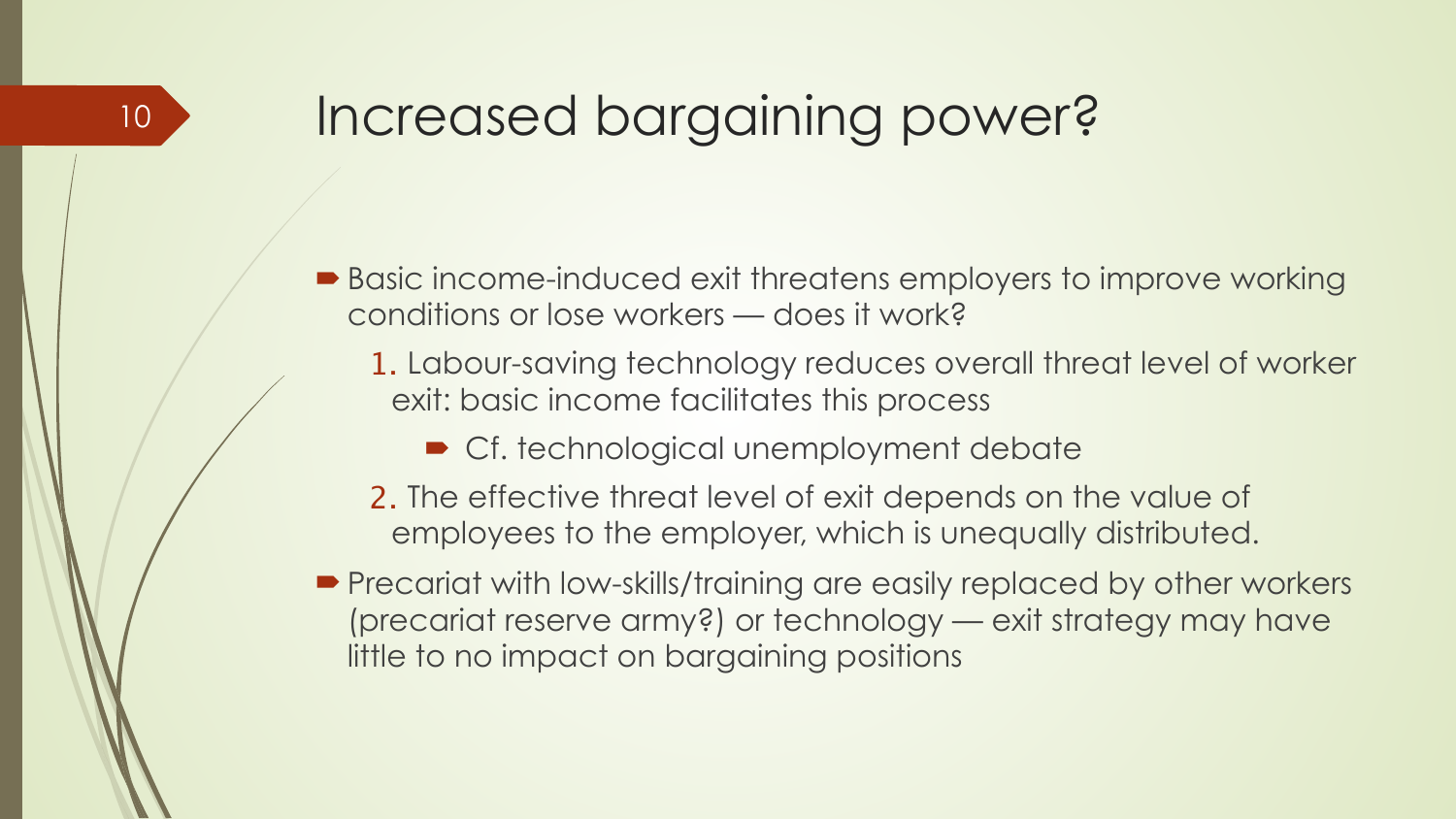## Increased bargaining power? (cont.)

- **basic income-induced exit threats may pitch workers against** each other under conditions of a dual labour market model:
	- **firms may want to retain high-value workers (appreciating** their value and their ability to exit, thus their demands) but pass on the extra costs onto the low-value workers who face decreasing working conditions or redundancy.
	- **Basic income's exit strategy is too individualised, remaining** agnostic or hostile towards collective strategies of worker emancipation and empowerment — this fragmentation may worsen low-value workers' bargaining position.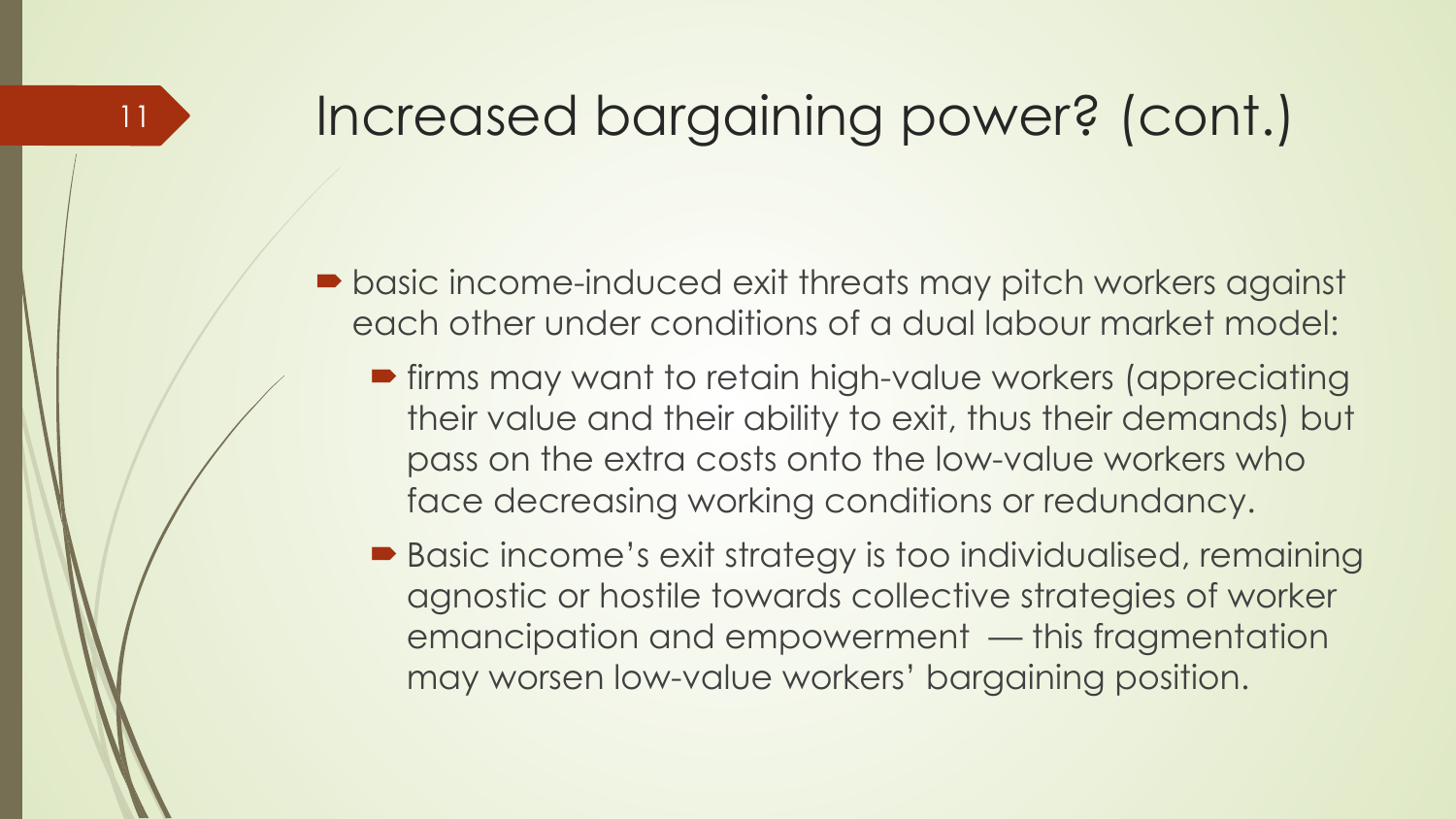# Basic income and exit — a precarity paradox?

- **The presumed link between basic income, threat of** exit and improved bargaining position may work for part of the workforce, but is either ineffective or possibly even generates perverse effects (reduced bargaining power) for precarious workers for whom exit is arguably meant to be most relevant.
- **Precarity paradox:** for those who need exit most, basic income may generate the least valuable exit option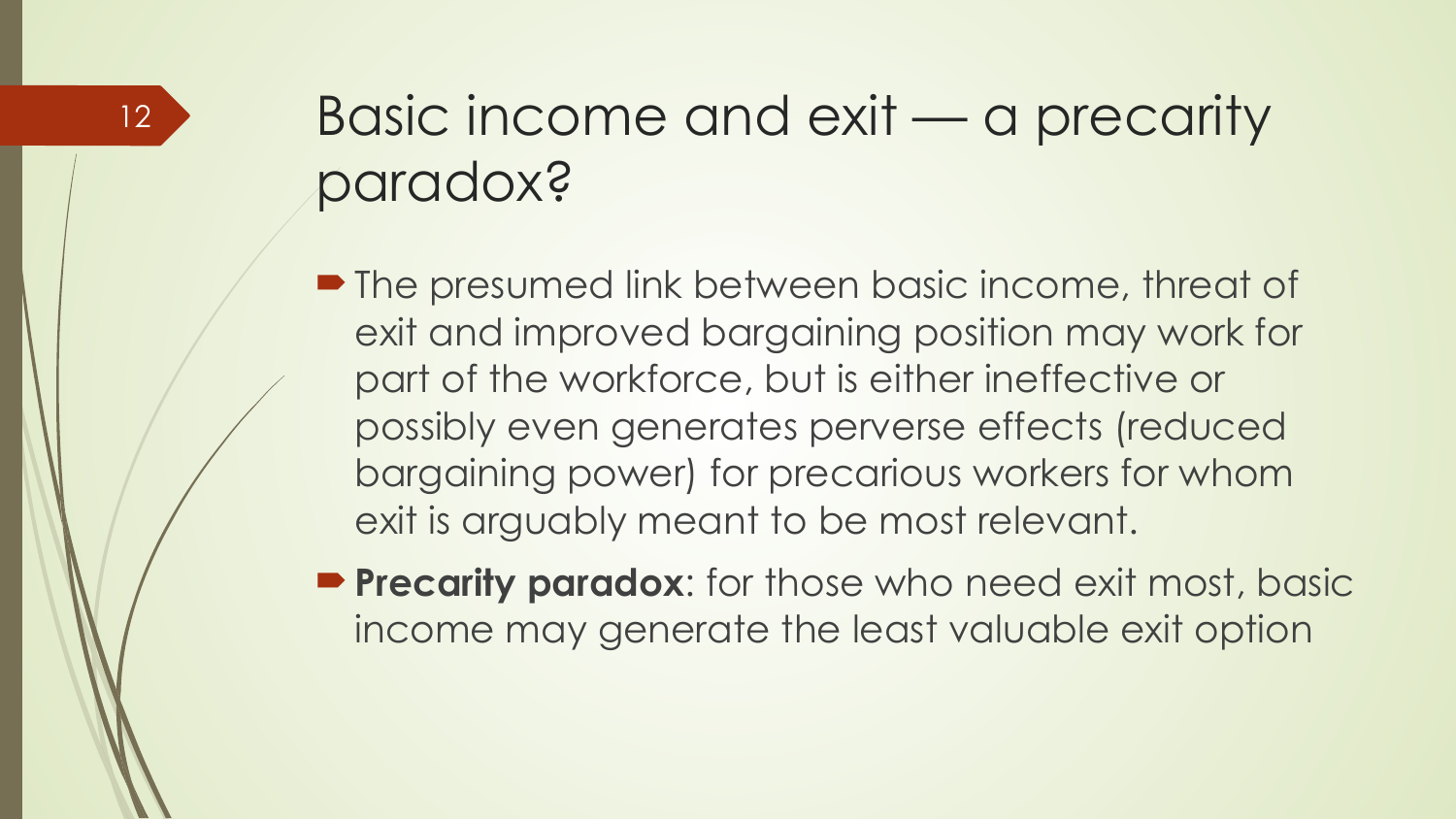# Transformational agency?

- Main goal: changing precariousness or transforming precariat?
- **Precarious workers: subjects or agents in their own right? (Paret, 2016)** 
	- ! Imposition of new post-productivist identity/goals? (false consciousness)
- ! Internal heterogeneity of precariat complicates organised collective agency (voice)
	- ! Heterogeneity of interests (cf. strong vs. radical exit)
	- ! Heterogeneity of subjective experience, identity and strategy
- Role of basic income in transformational agency remains unclear
	- **Exit crowds out voice? (cf. Hirschman)**
	- ! What role can basic income play in promoting solidarity and voice?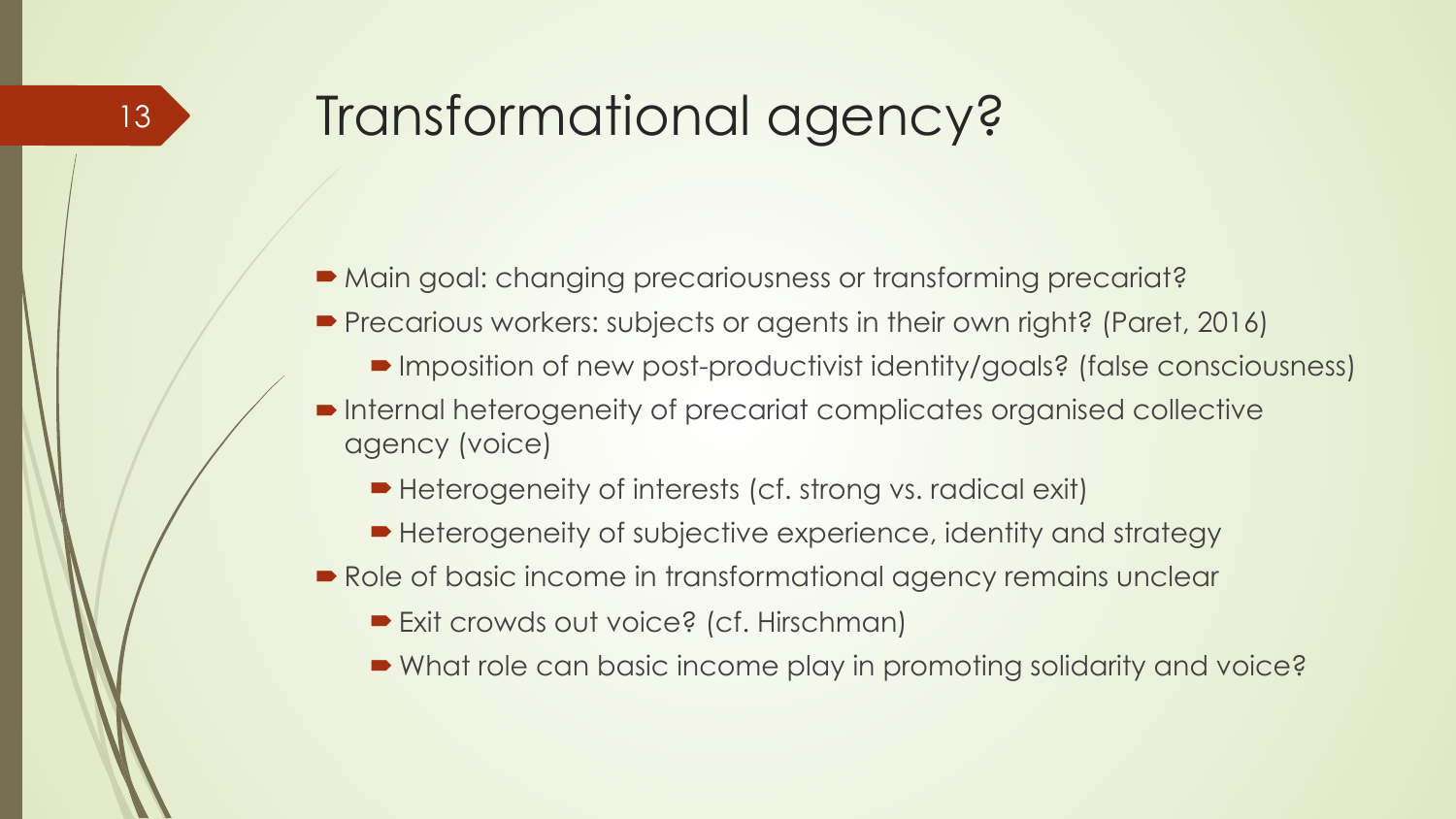# From exit option to exit trap?

- ! Basic income may be a useful policy tool to counter some of the worst aspects of living a precarious life — basic income security
- But the freedom-promoting aspect of basic income in the labour market may be more limited, especially when viewed only through "exit"
	- 1.Exit options for the precariat are weak
	- 2.Access to exit options is unequally distributed
	- 3.Exit options may (further?) fragment the precariat internally or cause division between precariat/proletariat in terms of collective political strategies to reform labour markets/social protection etc.
- Option to exit labour market is only a freedom when freely chosen exit option as one more precariat trap?